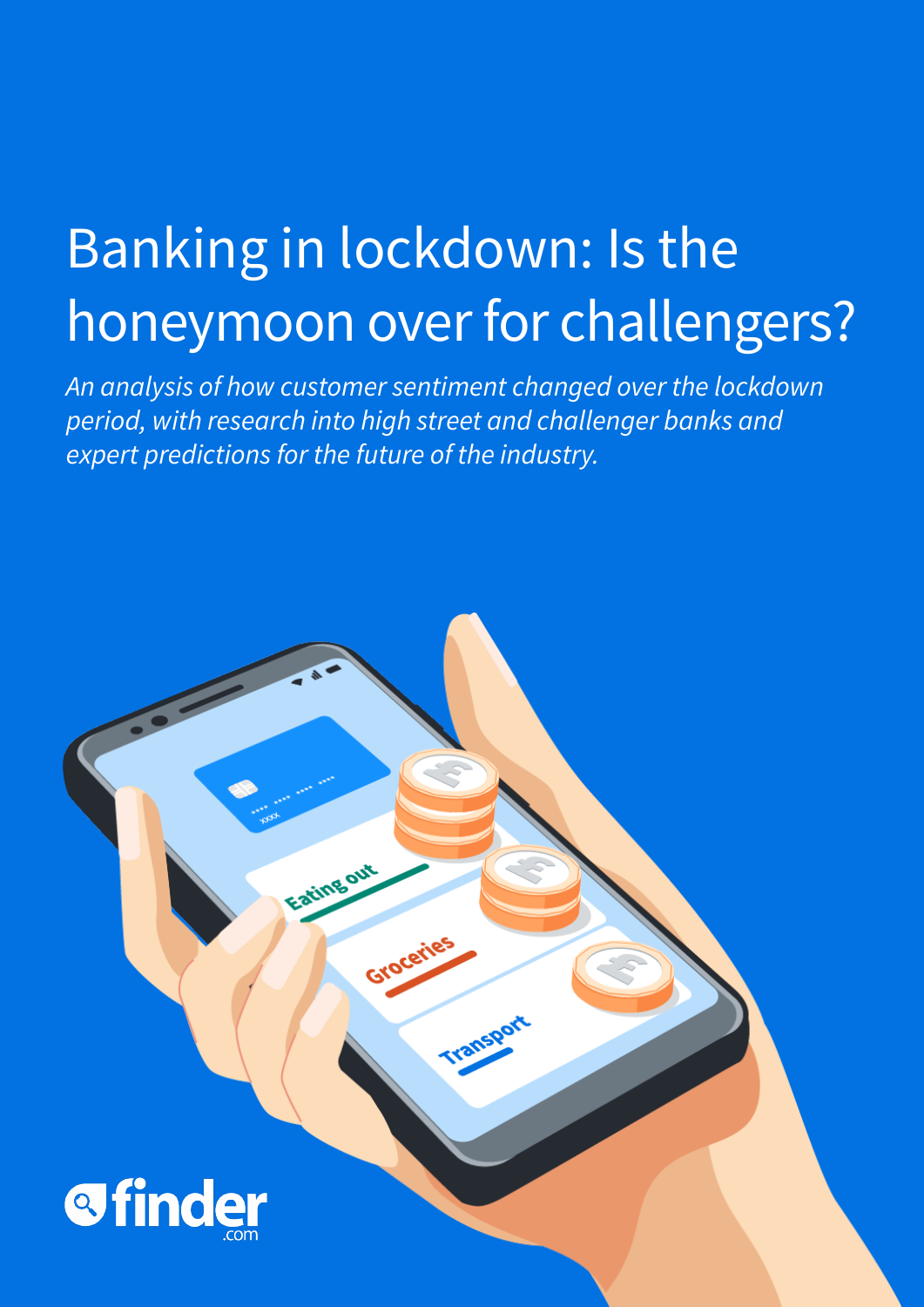## **Introduction page 2**

Challenger banks were born of the mistrust in established financial institutions that followed the 2008 financial crisis. Even with a small market share, they shook the industry as they began to change customer expectations, putting pressure on their established rivals to raise the standard of their digital offering.

A decent mobile app is now the minimum that many customers expect, and the UK's lockdown period has only accelerated the inevitable shift towards digital-only banking, and shone a spotlight on any bank that hasn't sorted out its tech. Swathes of customers have had to transact digitally, whether they wanted to or not. And new Finder research shows some banking customers intend never to visit a branch again.

But the lurch to digital has not seen the challengers rising in consumers' esteem, as might have been expected. In fact, analysis has revealed that banks have not had a good lockdown across the board. Working with a specialist in social media monitoring, we've uncovered trends in sentiment about banking brands that will be uncomfortable reading for the industry. It may be the first time that consumer sentiment has dipped across the entire sector since the challengers appeared. And it poses a question about whether they have reached the end of a honeymoon period.

Alongside this, traditional banks have the opportunity, and the resources, to be able to show they care, even, in some cases, phoning customers to offer support.

This report includes original Finder research, exclusive sentiment analysis for major challengers and incumbent banks, and predictions from a range of experts on the future shape of UK banking.

#### **Contents**

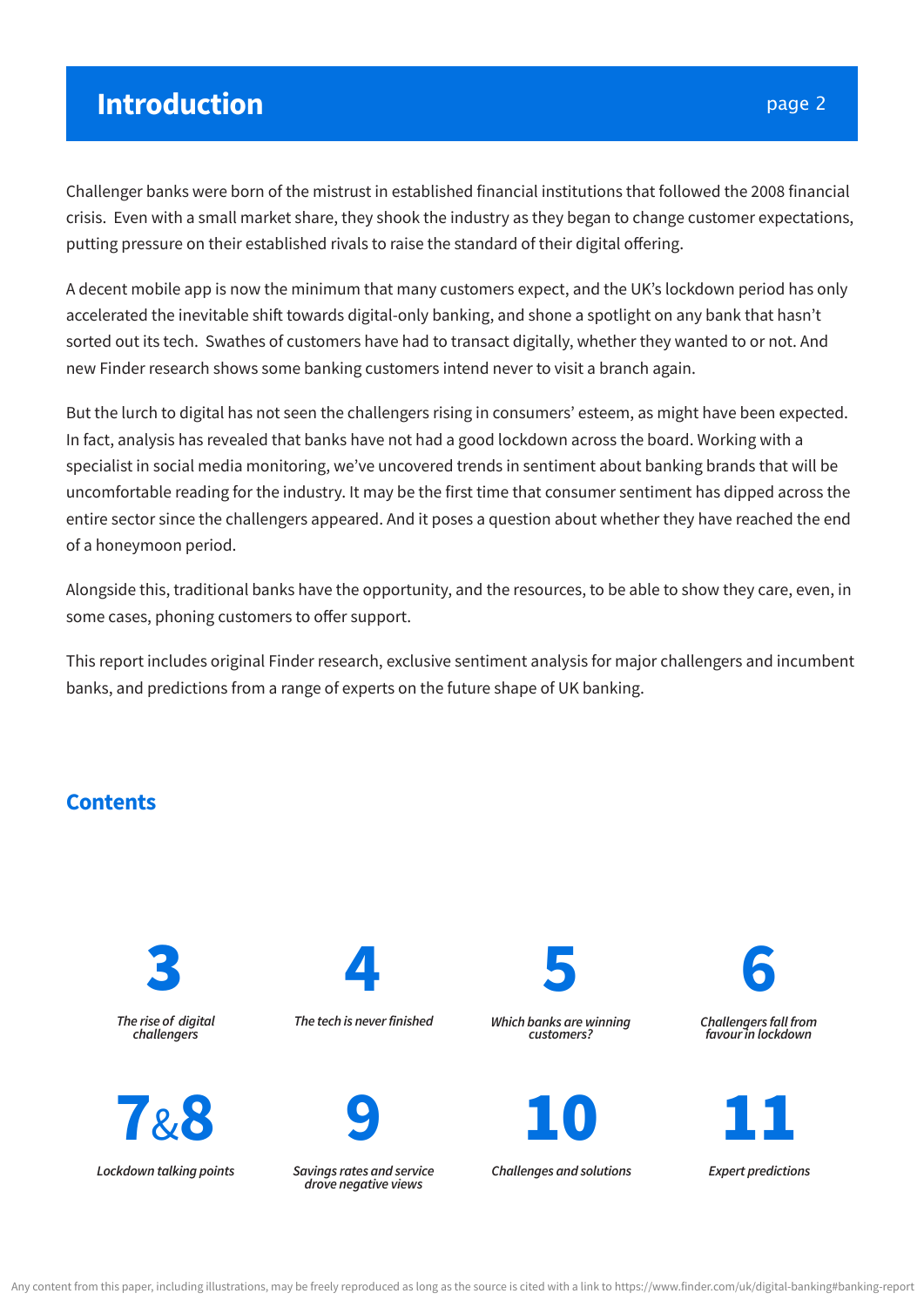## **The rise of digital challengers page 3** page 3

**2010**

The origin of the challengers is the period following the global financial crisis when the UK government opened up the market to allow more competition in banking.

## Metro Bank launches; the UK's first new high street bank in over 100 years **2013** New framework created by Financial Services Act opens up the market to challenger banks **2014** Starling launches **2015** Revolut launches **2017** Monzo launches Revolut launches current account Starling launches beta account **2017** Monzo's banking licence restrictions are lifted **2018** Monzo's prepaid card programme closes; all users moved to a current account **Revolut, Starling and Monzo** had a total of**13.9 million downloads** in **2019.** *<u>ofinder</u>* Source: Statista

<span id="page-2-1"></span><span id="page-2-0"></span>**2007-2008** Global financial crisis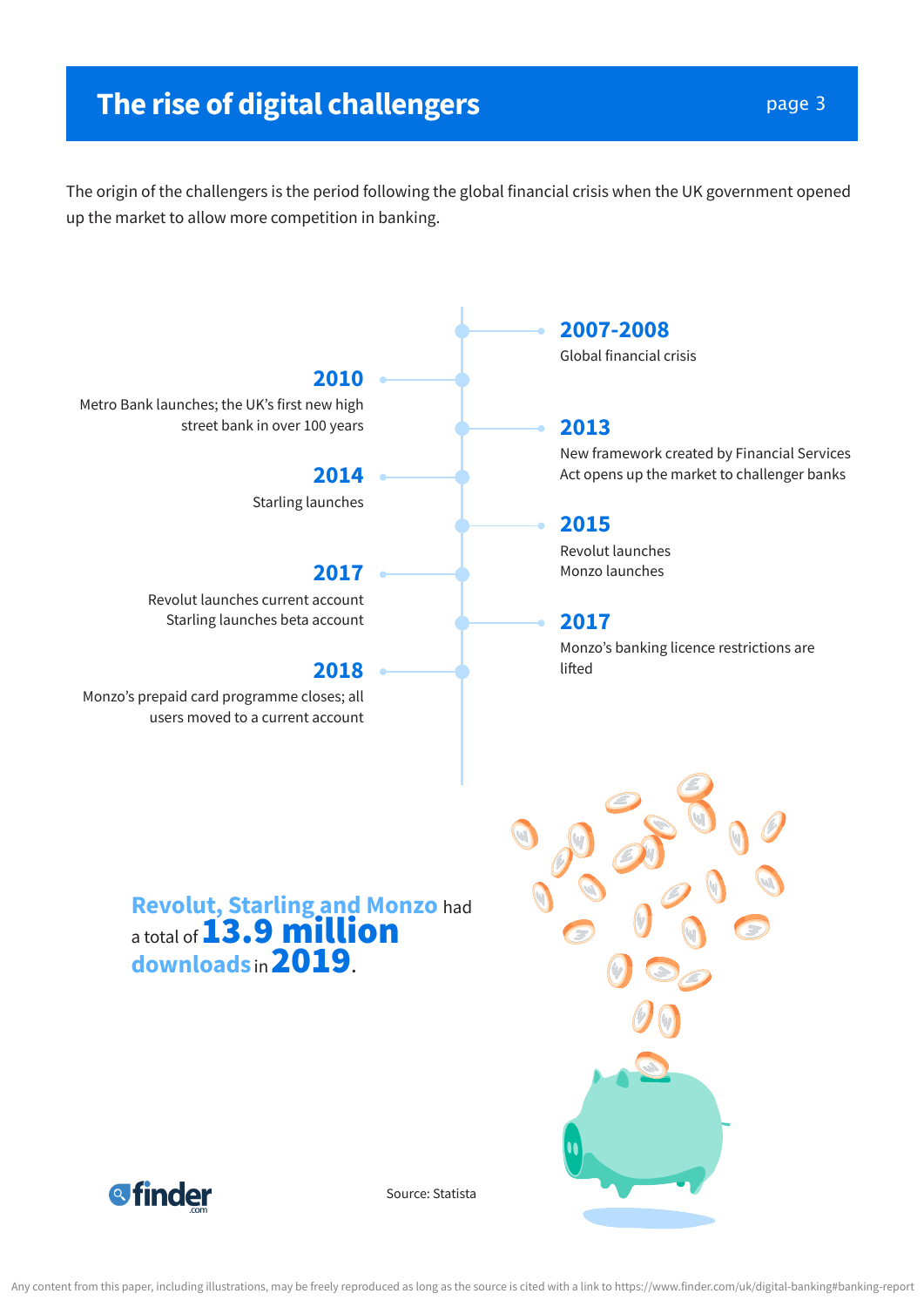## <span id="page-3-0"></span>**The tech is never finished**

In a Finder survey of 2,000 consumers in January 2020, the convenience of digital banking was the main reason people chose to open an account with a challenger bank. Loyalty to their existing bank and the ability to visit a branch were key reasons that held back others from switching. But it's likely that both reasons saw some erosion during lockdown, while branches were shut and all customers were forced to go online.

Open Banking could be one of the tools that help incumbent banks adapt to changing customer needs and offer more convenience, including greater personalisation.

Helene Panzarino, associate director at The London Institute of Banking & Finance, suggests that the future of banking isn't more challenger banks, but more innovation using Open Banking to create partnerships with banks that already exist.

"We don't need another bank. You just need to plug in somebody who's on the [Open Banking] register and FCA accredited and approved and they can do it for you," she says.

Apps like Moneybox and Plum plug into users' existing bank

accounts via Open Banking to help them build up their savings. Moneybox uses Open Banking to monitor spending and then rounds up each transaction to seamlessly generate a savings pot, while Plum uses Open Banking and AI to work out what a user can afford to put by, and then moves it to a separate account. The budgeting app Cleo uses messaging applications to help users manage their money.

Panzarino believes a key point of difference in challengers is their approach to change; they have built themselves to adapt as technology changes. Challenger banks don't have an end goal or a finish line because they keep moving it. This is perhaps a key lesson for traditional banks to learn if they're to stay relevant.

> We are definitely in a transition. This is not the end of the game Helene Panzarino, associate director, The London Institute of Banking & Finance

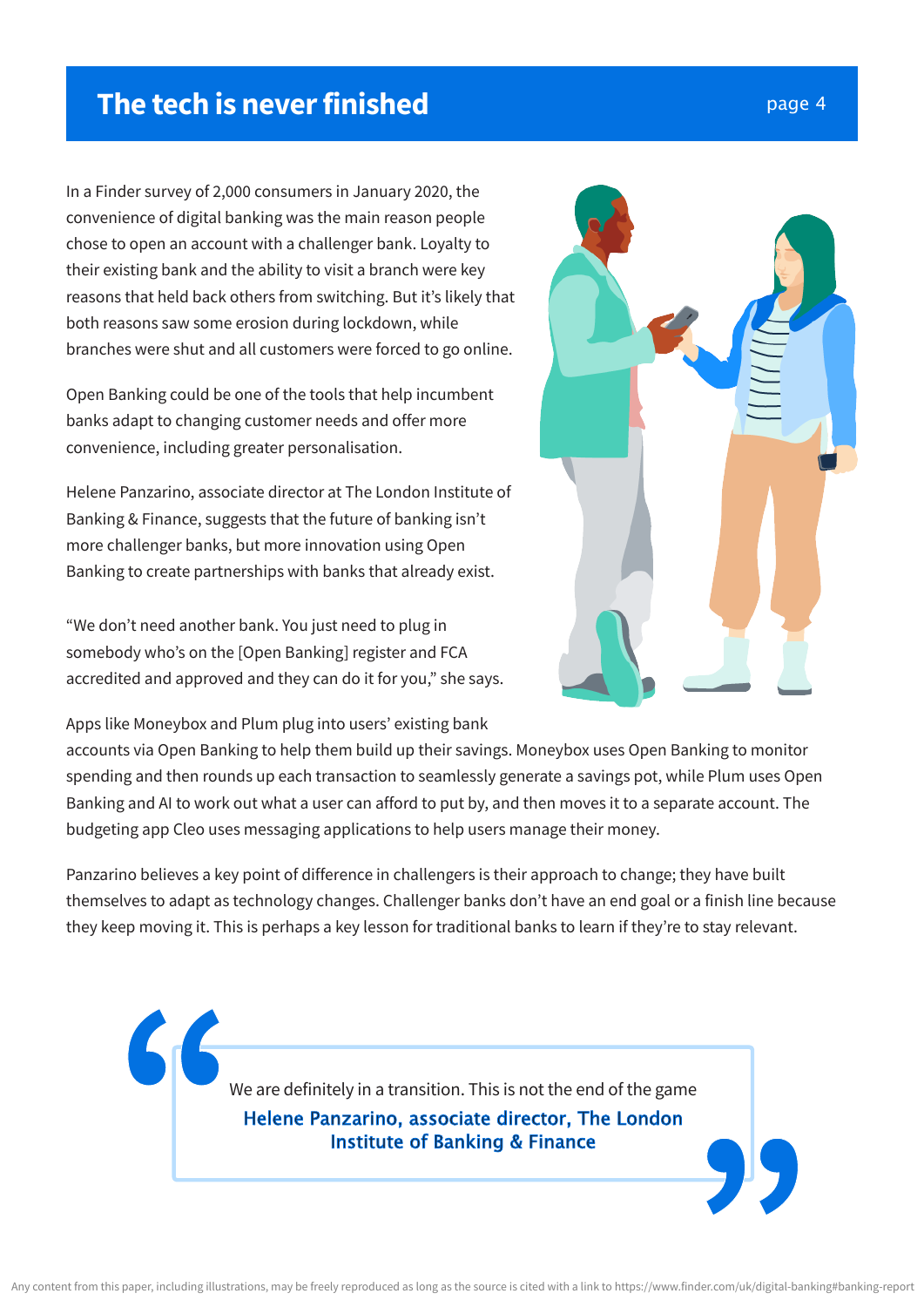## <span id="page-4-0"></span>**Which banks are winning customers? Page 5** page 5

According to the latest Current Account Switch Service (CASS) data, Monzo and Starling Bank made net gains of 19,049 and 15,153 customers respectively during the first three months of 2020, while Barclays, Halifax, Lloyds, RBS and Santander all made net losses. This is a familiar pattern.

While HSBC did well, with a net gain of 33,994 customers, it's worth noting that this figure includes customers of its younger upstart First Direct. Nationwide and NatWest both made respectable net gains of 22,993 and 15,681 respectively - but both offered significant switching incentives around this time. Nationwide was running its Recommend a Friend scheme until 6 April, while NatWest was offering a £175 switching bonus to anyone that switched using CASS.

The CASS figures show a 65% drop in total switches during lockdown vs the first three months of 2020, which reflects a decline in the number of switching incentives while banks seemed to focus on their existing customers. But sweeteners appeared back in vogue in August, when Halifax launched an enticing deal, offering £100 to those who switched, with another £5 per month as cashback (or a free cinema ticket).

RBS was next, with a £100 incentive in September, also with £5 a month for logging in and paying direct debits. The bonus is £75 less than the incentive offered earlier this year. It's expected that banks that had switching incentives before lockdown, such as Nationwide and First Direct, will reinstate theirs later in 2020.

| <b>Bank</b>          | <b>Gains</b> | <b>Losses</b> | <b>Net gains</b> |
|----------------------|--------------|---------------|------------------|
| <b>HSBC</b>          | 74,563       | 40,569        | 33,994           |
| <b>Nationwide</b>    | 43,883       | 20,890        | 22,993           |
| Monzo                | 22,096       | 3,047         | 19,049           |
| <b>NatWest</b>       | 43,883       | 27,900        | 15,681           |
| <b>Starling Bank</b> | 16,872       | 1,719         | 15,153           |
| <b>Barclays</b>      | 8,818        | 20,136        | $-11,318$        |
| Lloyds               | 12,049       | 23,527        | $-11,478$        |
| <b>RBS</b>           | 4,047        | 18,141        | $-14,094$        |
| <b>Halifax</b>       | 7,841        | 31,031        | $-23,189$        |
| Santander            | 12,030       | 41,222        | $-29,192$        |

#### **UK current account switches, January-March 2020**

Source: Current Account Switch Service

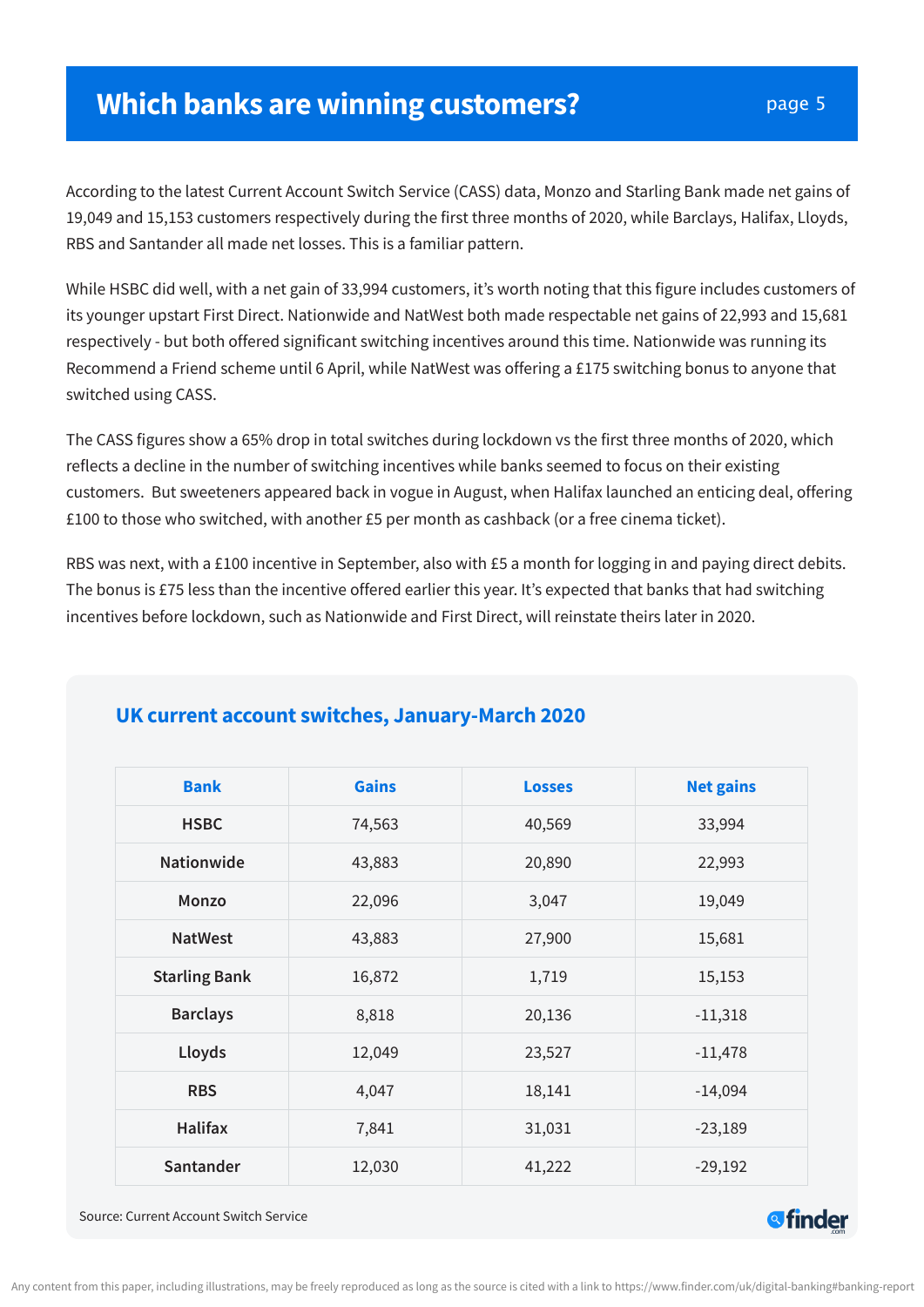## <span id="page-5-0"></span>**Challengers fall from favour in lockdown** page 6

Until spring 2020, challenger banks seemed to be winning hearts and minds with their slick apps and low or no fees for spending and withdrawing cash abroad. Consequently they were attracting customers away from the incumbents at an impressive rate. But during March to July, net sentiment for challenger banks plunged by around 14 percentage points (pp), compared with 5pp for incumbents, according to new analysis.

Finder partnered with social analytics specialist BrandsEye to examine public sentiment on social channels towards 10 banks - 5 challengers and 5 incumbents - before vs during lockdown in the UK. For the study, BrandsEye collected 856,206 social media conversations on Twitter and Facebook and in press sources, and analysed 37,364 using its contributors. Over the 12-month period, Atom Bank and Starling Bank were the top performers. But all of the challengers' net sentiment scores fell in lockdown (March - July 2020) compared with the previous 7 months (August 2019 - February 2020). Some incumbents even had higher net sentiment during lockdown than before it, including HSBC, Lloyds and NatWest.

During lockdown, complaints about incumbents focused on rejections for Bounce Back business loans, app issues and slow resolution times after branch closures put pressure on call centres and digital customer services. For challengers, major pain points were Bounce Back loans, technical issues with apps, transferred funds not showing up in accounts, and slow response times from customer services. And of course, while almost no-one was travelling, the benefits of cheap spending abroad became irrelevant. Despite this, challengers can take comfort from the fact that their overall net sentiment was still higher at -12.5% than the incumbents' -34.8% during lockdown.



#### **All challenger banks' net sentiment fell during lockdown**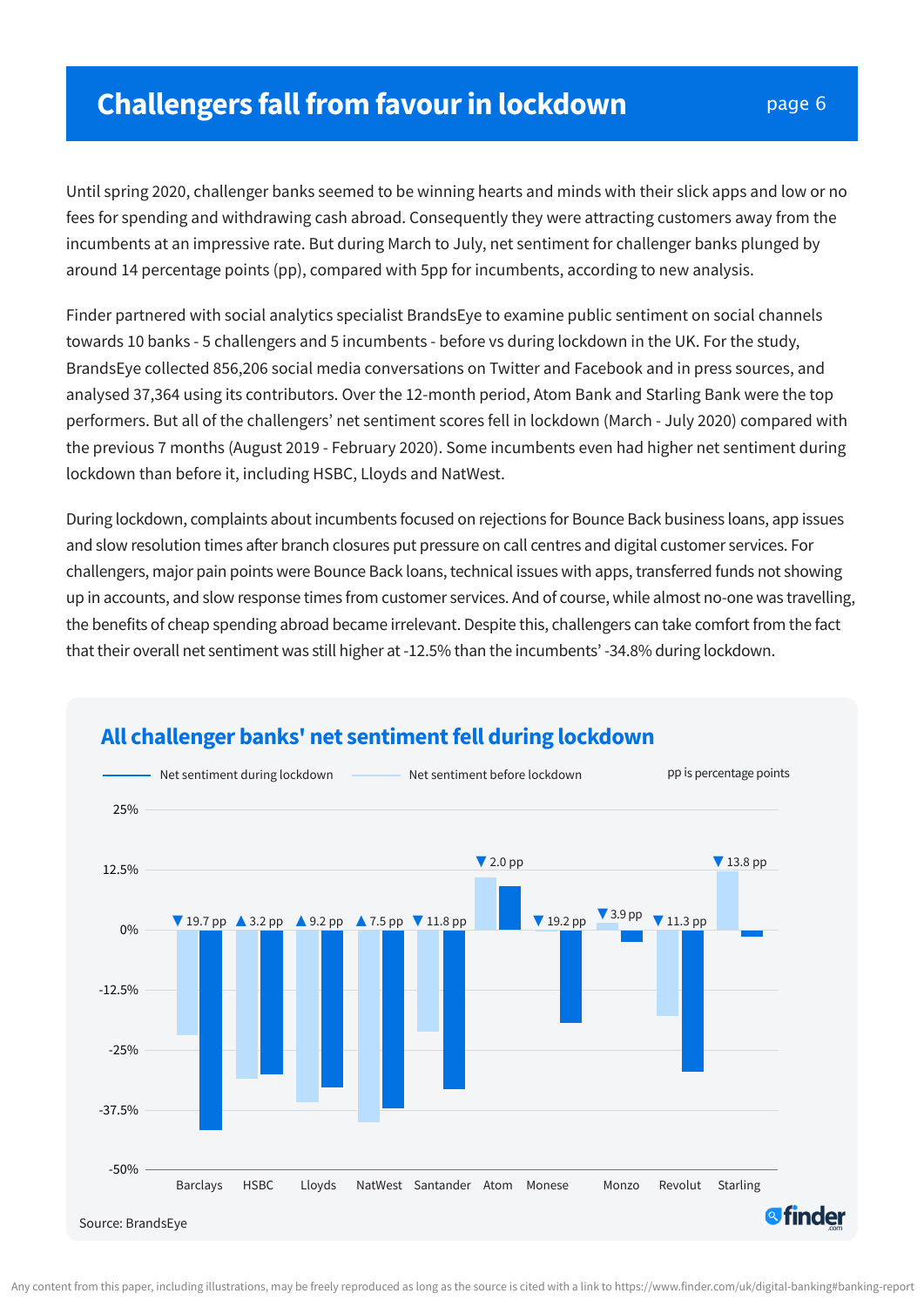## <span id="page-6-0"></span>**Lockdown talking points page 7 page 7**

Public sentiment about banks during lockdown was largely negative - across the 10 banks in our study, it fell by 7 percentage points.

The timelines below show several major spikes in social conversations from February to July for incumbents and for challenger banks. Some were driven by positive events - Starling Bank won praise for speedy responses and Santander for donating to relief efforts.

Corporate social responsibility seems to have had cut-through in lockdown; a poll by branding agency Living Brands in June found that "Response to C-19" was the fourth most important factor in driving positivity for retail banking, after good products and services, value for money and trust.



#### **High street banks' social conversations July 2019-July 2020**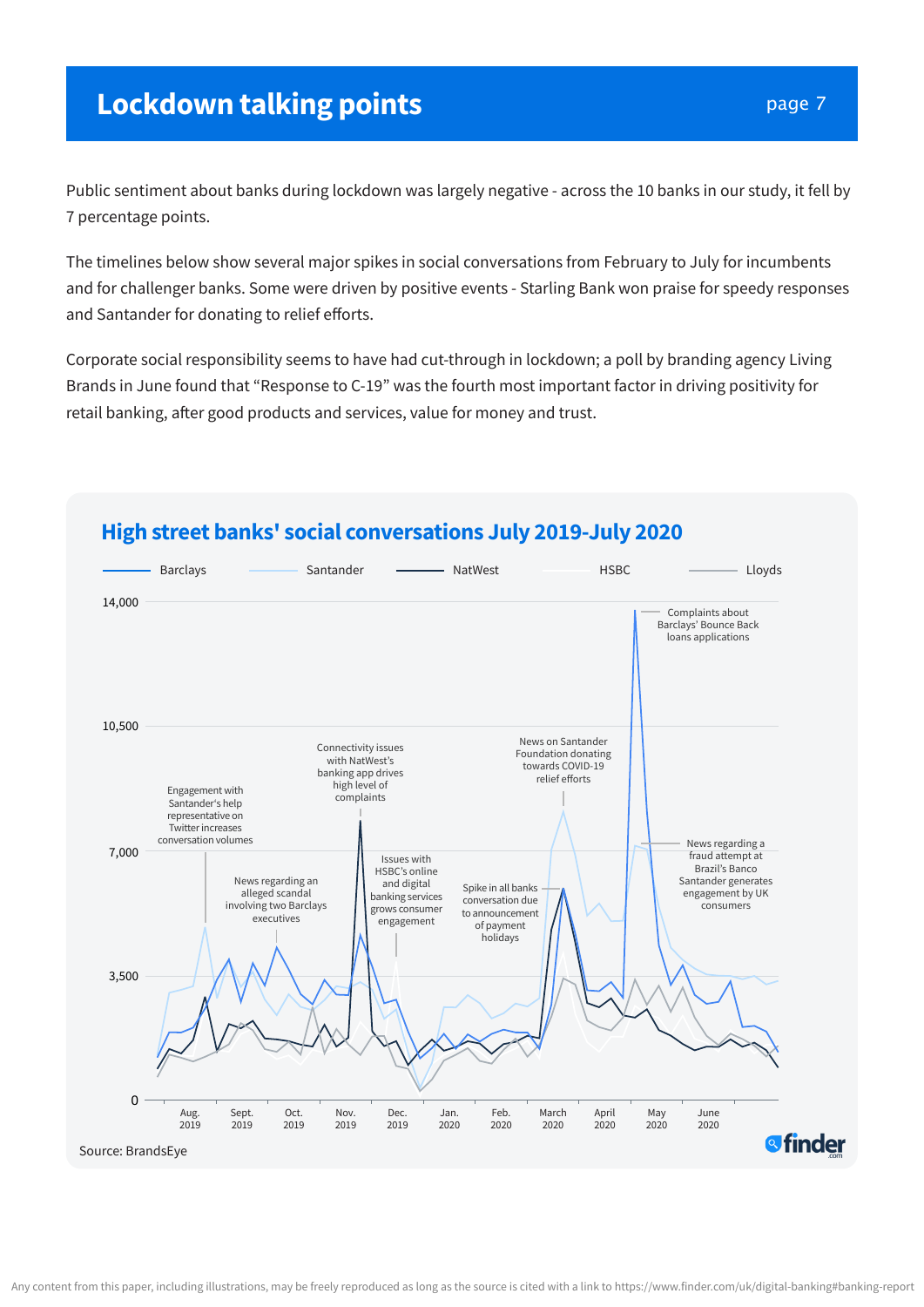## **Lockdown talking points page 8 page 8**

#### - Revolut **All Accord Monzo Monese** Atom Starling Bank Monese **Monese** Atom 12,000 Complaints about Starling Bank's A technical problem with the rejection of loan Monzo banking applications app creates a A dip in conversation Revolut asks for Author spike in the volumes for all engagement brand's suggestions on banks is noticed on with Monzo-led new features conversation New Year's eve campaigns 9,000 Portuguese new language option Engagement is offered on regarding Monese's app consumer experiences with Monzo 6,000 3,000  $\Omega$ Aug. Sept. Oct. Nov. Dec. Jan. Feb. March April May June 2019 2019 2019 2019 2020 2020 2020 2020 2020 2020 2019 *<u>ofinder</u>* Source: BrandsEye

### **Challenger banks' social conversations July 2019-July 2020**

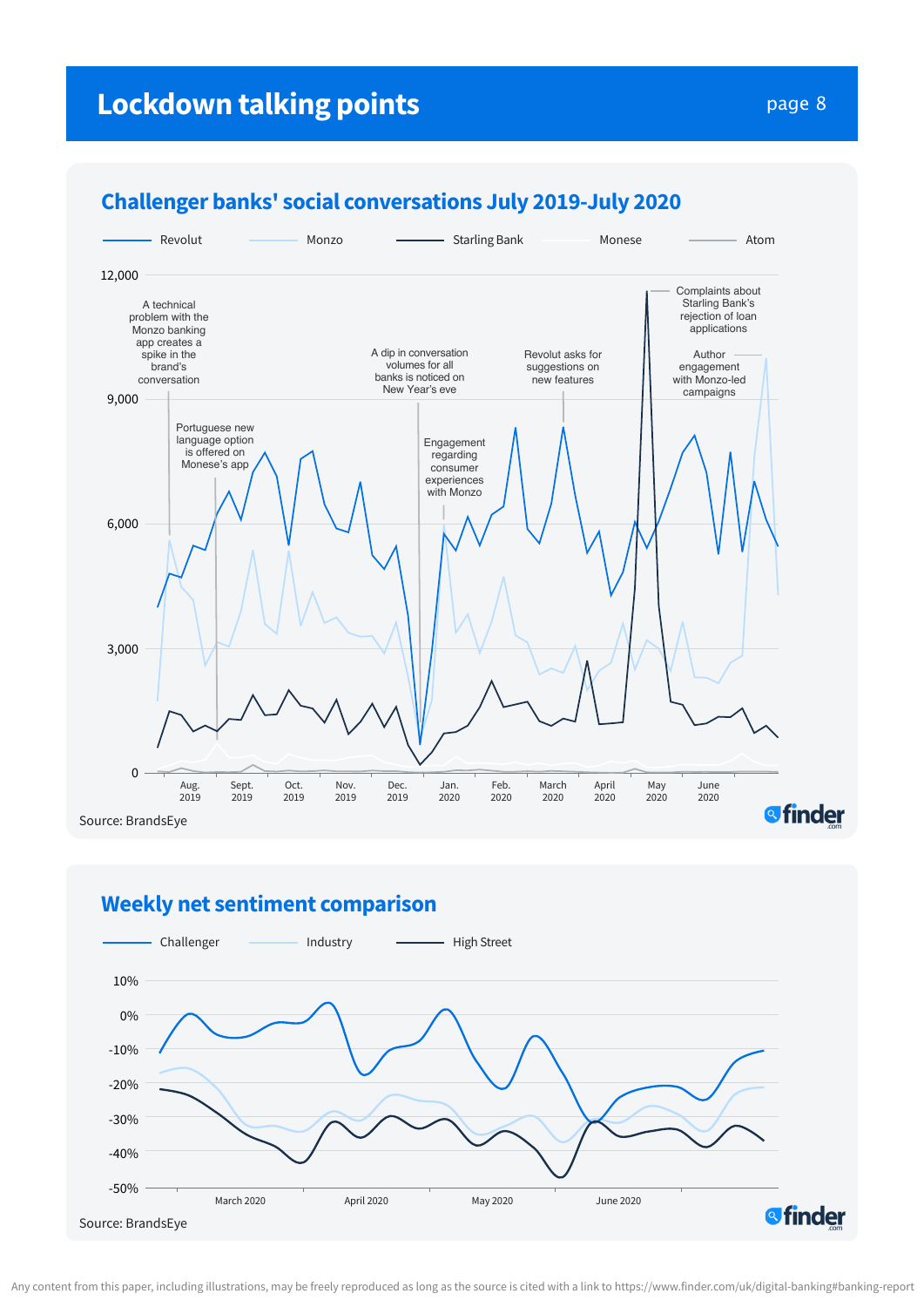<span id="page-8-0"></span>In August, Finder surveyed 2,000 UK adults to drill further into which issues were causing the most frustration for bank customers during lockdown.

More than half the customers of high street banks and digital banks felt negatively towards their provider (52% and 53% respectively). For the high street bank customers, the main reasons were savings rates (in August, Santander dropped the rate for its 123 account, for example) and customer service. For the digital customers, savings rates were also the biggest issue, but the app came next. Although challengers seem to have had fewer outages during the period, customers naturally have higher expectations of a digital bank's app, as so much depends on it.

We received some unprompted comments from customers complaining about access to branches, but it was also clear that the lack of branch access has inevitably speeded up the general shift to digital. While 81% of the high street bank customers intended to return to branches or had already done so, 16% were unsure or had already stopped using them, and 3% would never go back.





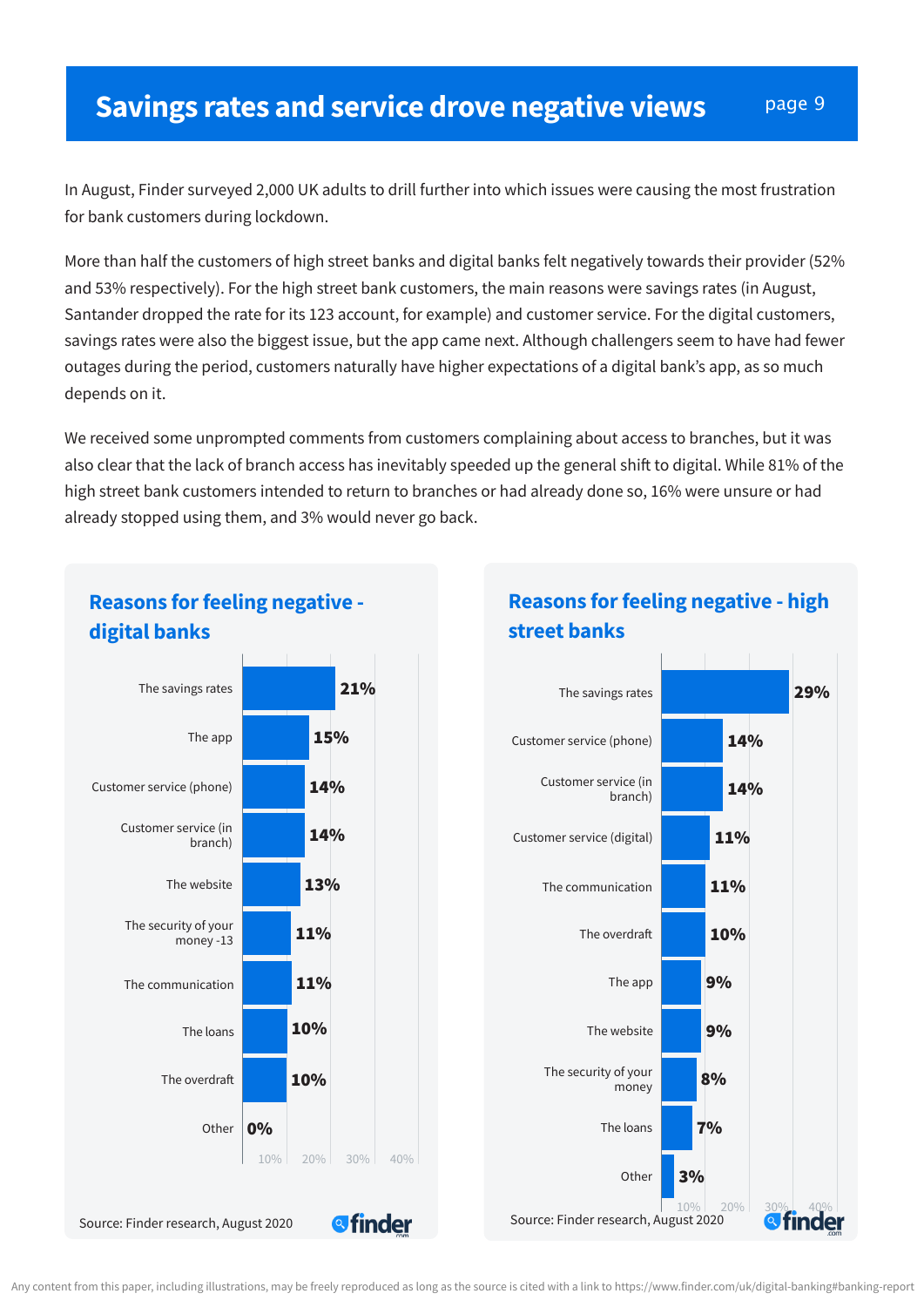<span id="page-9-0"></span>Many institutions were unprepared when lockdown hit, and it inevitably put pressure on operations that were less digitally capable. It was also a period that saw many credit products pulled from the market. While some of these are short-term issues, there are several perennial challenges for the industry.

#### **Trust**

A huge issue following the global financial crisis more than a decade ago, trust still remains a challenge. The Royal Bank of Scotland Group measured the level of trust among customers between 2013 and 2019 for its brands RBS and NatWest and found that, while trust was improving over the years, at the end of 2019 only 39% of RBS customers trusted their bank, while the figure for NatWest customers was 62%. The group decided to rebrand to NatWest Group, in a bid to shed its troubled RBS history, and the change happened in July 2020.

#### **Customer retention**

Banks have had to evolve their understanding of loyalty as younger generations have changed the game. Generation Z is regarded as less brand loyal than its predecessors and, according to The Consumer Action Monitor Report from Ombudsman Services, millennials are more likely to leave a company than complain. While switches during lockdown were 65% down on the first quarter of 2020, the level is likely to see an increase as customers and banks become less focused on pandemic issues.

Neither Starling Bank nor Monzo have any switching incentives, yet these two were in the top five for net gains in April-June, which suggests that throwing money at your product rather than your customers may be a more sustainable model. Banks are also turning to less traditional means to find out what their customers want, beyond free cash. Revolut frequently asks its customers on social media platforms what features they're after, while Monzo often makes polls with options and pitches them to its community.

#### **Alternative credit scoring**

The UK's mainstream system of credit scoring dates back to 1950, and doesn't cater for a generation of customers that includes those who don't have the means or desire to buy a property. Helene Panzarino suggests that we need another way that measures a customer's creditworthiness that doesn't involve a landline number or a mortgage.

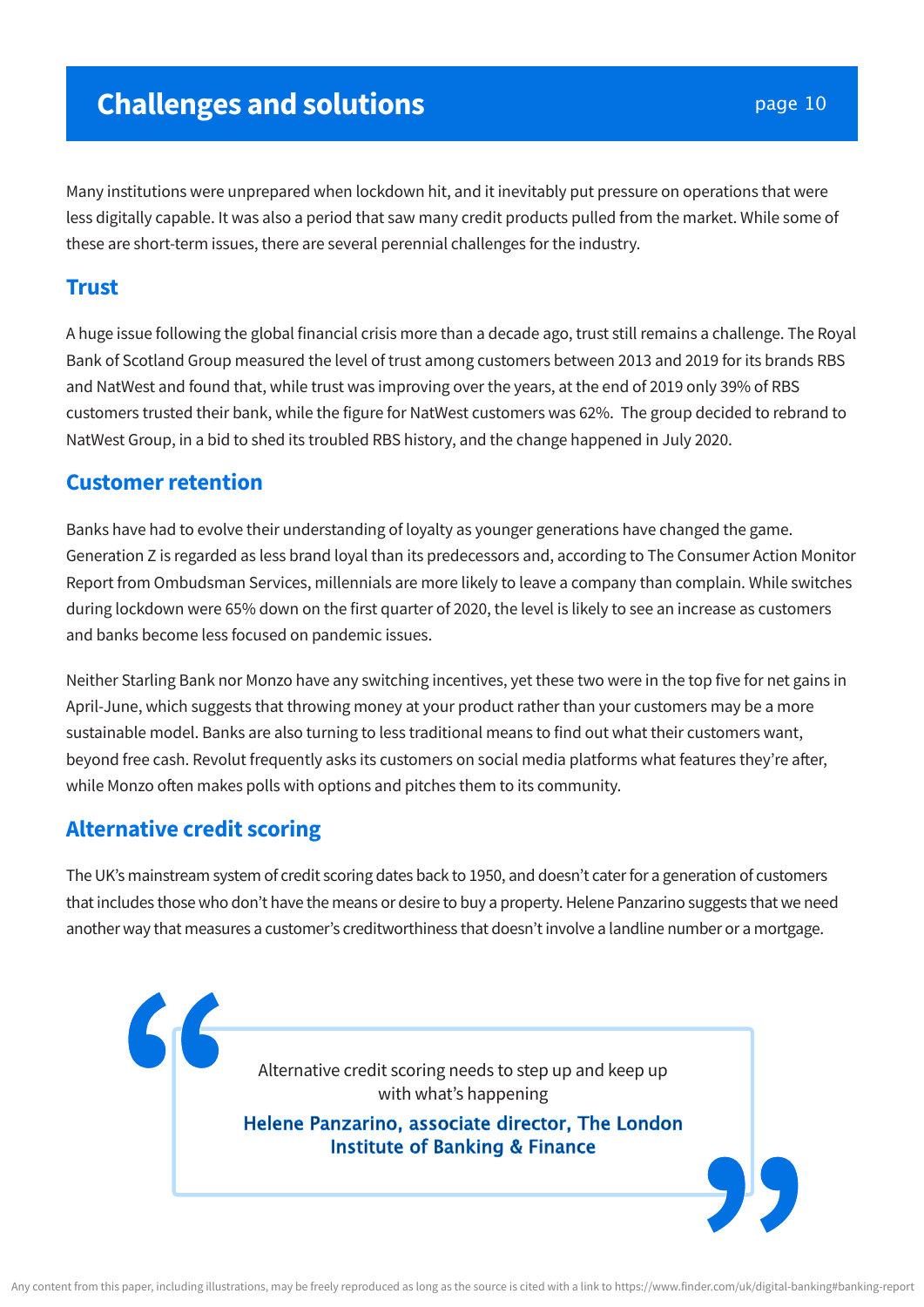## <span id="page-10-1"></span>**Industry outlook: Expert predictions page 11**



#### <span id="page-10-0"></span>**Helene Panzarino, associate director, The London Institute of Banking & Finance**

"[Banks], step up, because if you already have them as customers, just offer them the products and the services that they want at the price they want. I can't remember the last time they asked me what I wanted...This is that window of opportunity and if they don't...go through it, I

think they are going to struggle. COVID was the wild card that no one was expecting, shoving everybody into the direction that they didn't necessarily want to go, or at the speed that they didn't want to go at."



#### **Jamie Broadbent, head of digital & innovation at RBS International**

"We've seen rapid acceleration of probably about two to three years' worth of adoption within the space of two or three months. What we've seen is the best of banks...what we saw through COVID-19 was banks completely changing the game. That's the opportunity for banks, and the ones that succeed will be the ones that really work out how to hold onto that and make it their

core…I think what we will see is a reinvention of what the branch really is. Because the reality is that people still value human interface. And actually, for those really complex first time transactions...Now we can put together chatbots and AI, but we haven't worked out a way to really make that deliver human empathy."



#### **Nigel Verdon, CEO at Open Banking platform Railsbank**

"Deposit accounts, current accounts, faster payments [and] debit cards...are totally undifferentiated products, with no value....there's nothing different except for the logo. And so it's very difficult for an organisation like a bank which doesn't know how to focus on marketing and customer experience. That's what fintech neobanks are phenomenal at. And it's not just

banking experience, it's your financial life experience, because that's where [banks] can differentiate. The smart banks can leverage their brand and their balance sheet. "



#### **Jon Ostler, CEO, Finder UK**

"Digital-only banks have enjoyed a golden period but now these challengers are becoming recognised players in the industry, they're being held to a higher standard. The lockdown has led to many people relying on their bank more than ever and it's fair to say that some banks have handled the situation better than others. Challenger banks are still comfortably ahead in the sentiment

stakes compared to the incumbents but perhaps it was inevitable that the high street banks would claw back some ground. The challengers will be hoping thisfall in positive sentiment is just temporary and not the start of a bigger trend."

#### **Conclusion**

Customer sentiment about banks fell sharply in lockdown but it fell three times as much for digital banks as for their high street counterparts (though high street banks started lower). One of the pain points for challengers has been technical issues and it's likely that their customers have held them to a higher standard on this aspect. It's now time for banks to take stock and understand what has been driving negative sentiment. It's clear from BrandsEye's data that when banks ask customers directly what they want, customers are willing to engage. And this could be a key tactic for all banks who are willing to fight to keep their customers.